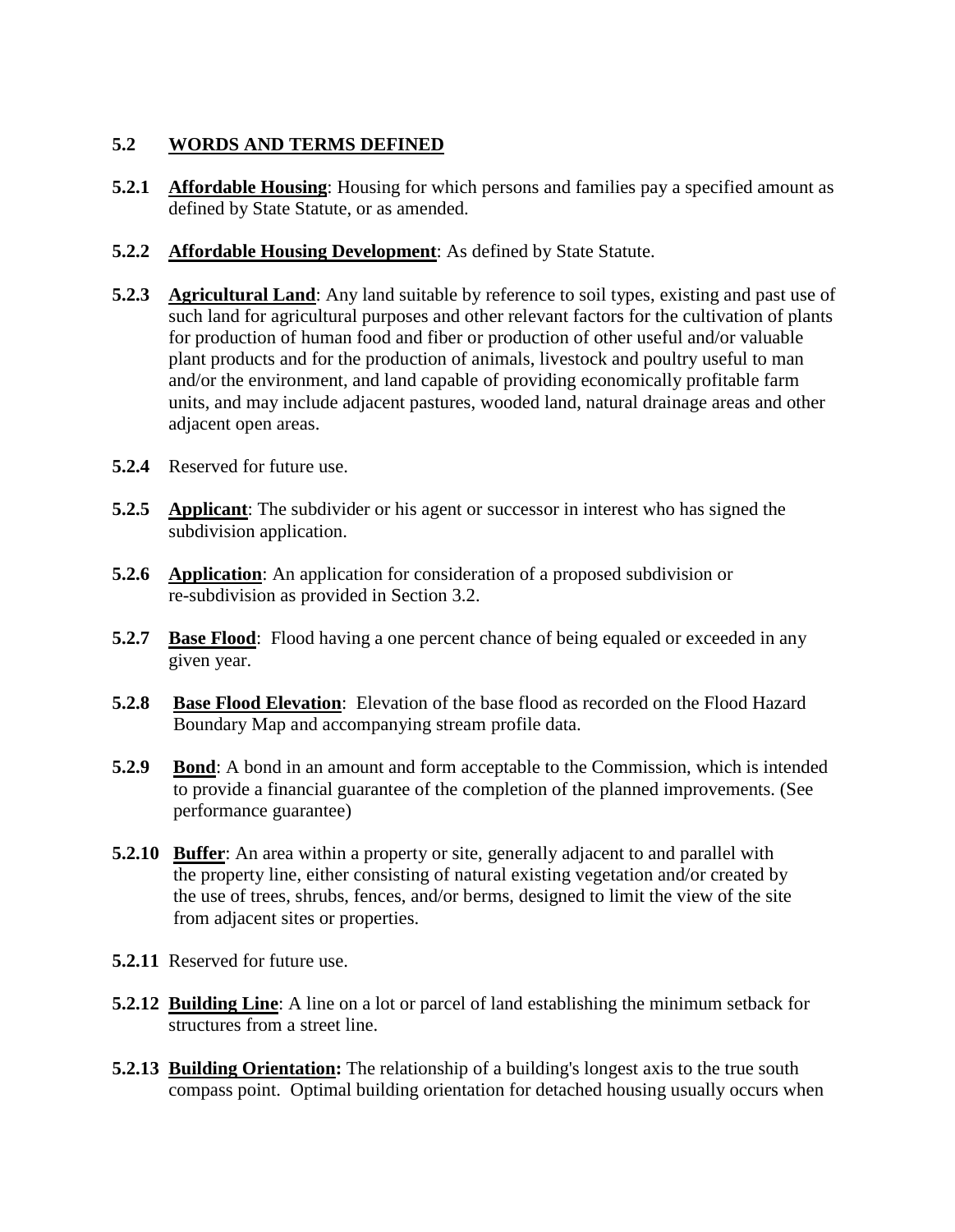the building's longest axis is east to west (90 degrees from true south) with acceptable variations of 10 degrees to the northwest and 25 degrees to the southwest.

- **5.2.14 Commission:** The Planning Commission of the Town of New Milford.
- **5.2.15 Common Driveway:** A privately owned and maintained driveway, serving at least two lots but not more than six lots, located on a strip of land which is everywhere not less than 20 feet in width connecting to a "street" as that term is defined herein.
- **5.2.16 Common Open Space:** Land within or related to a development, not individually owned or dedicated for public use, which is designed and intended for the common use or enjoyment of the residents of the development.
- **5.2.17** Reserved for future use.
- **5.2.18 Conditional Approval:** An approval of a proposed subdivision by the Commission which authorizes filing of a plan and which permits construction of site improvements, but not the sale or offering for sale of lots. Conditional approval is specifically conditioned on the actual completion of the required infrastructure or the provision of a performance guarantee.
- **5.2.19 ConnDOT:** The Department of Transportation of the State of Connecticut.
- **5.2.20 Conservation Commission:** The New Milford Conservation Commission.
- **5.2.21 Construction:** Includes site clearing, grubbing, excavation and grading, installation of utilities, drainage and roadways and individual site improvements such as driveways, wells, septic systems and structures.
- **5.2.22 Cul-de-sac:** A proposed street, or any extension of an existing street, or any combination or pattern of streets or extensions thereof, having only one outlet to a through State or Town road, and ending in a circle as defined by the Road Ordinance of the Town of New Milford.
- **5.2.23 Date of Receipt:** The day of the first regularly scheduled meeting of the Commission immediately following the day of submission of the Application to the Commission, or its agent, or 35 days after such submission, whichever is sooner.
- **5.2.24 Dead-End Street:** A proposed street, or any extension of an existing street, or any combination or pattern of streets or extensions thereof, having only one outlet to a through State or Town road.
- **5.2.25 Detention Basin:** An impoundment made by constructing a dam or embankment or by excavating a pit or dugout designed to hold water for a limited time.
- **5.2.26 Development:** Any construction or grading activities pertaining to a subdivision or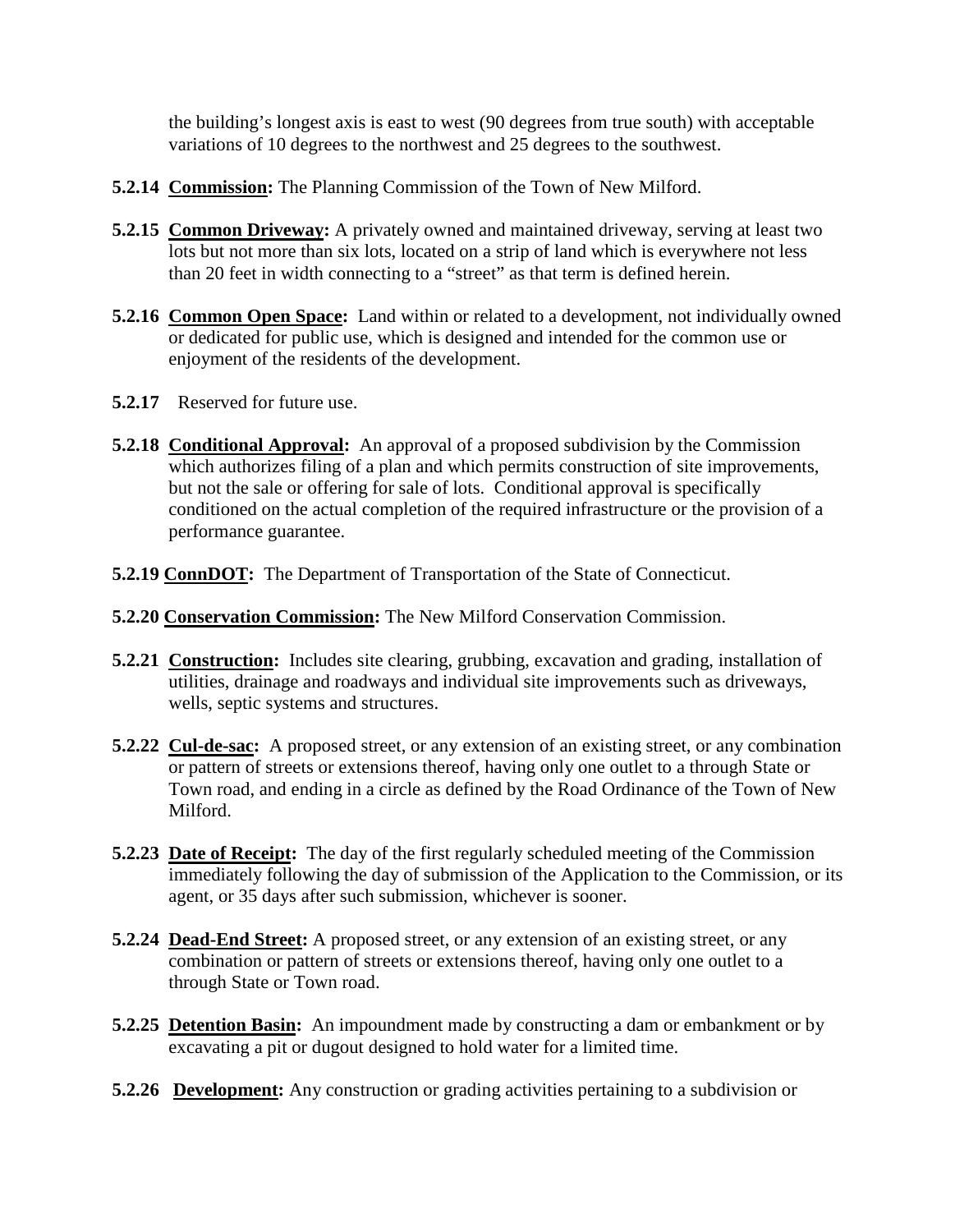re-subdivision.

- **5.2.27 Development for Agricultural Purposes:** Development exclusively for use as agricultural land.
- **5.2.28 Disturbed Area:** An area where the natural vegetative ground cover is destroyed, moved or removed, leaving the land subject to accelerated erosion.
- **5.2.29 Drainage Easement:** The right, at any time, to direct the flow of water, whether derived from surface or subsurface sources, across any property owned or proposed to be owned by another. Said right is defined to include direction of the flow of water by any method or means, including but not limited to, unrestricted sheet flows, direction by open ditch or trench, or direction by enclosed conduits. Said right also includes the right to enter upon the property and to maintain said direction of the flow of water.
- **5.2.30 Easement:** A right, established in deed or other legal means, of one party to use a designated portion of a second party's land for a specific, limited purpose.
- **5.2.31 Erosion:** The detachment and movement of soil or rock fragments by water, wind, ice or gravity.
- **5.2.32 Final or Record Subdivision Plan:** The final map, which would be submitted to the Town Clerk for recording; also put under Record Map.
- **5.2.33 FIRM:** A Federal Flood Insurance Rate Map.
- **5.2.34 Flood Plain, 100 Year:** The channel of a river or other watercourse and the adjacent land areas that must be reserved in order to discharge the base flood without cumulatively increasing the water surface elevation more than a designated height, as depicted on the official Flood Hazard Boundary Map issued by the Federal Emergency Management Agency.
- **5.2.35 Flood Prone Area:** The land in the flood plain subject to a one percent or greater chance of flooding in any given year. The area is designated as either zone A or AE on the Flood Insurance Rate Map (FIRM).
- **5.2.36 Floodway:** The channel of a river or other watercourse and the adjacent land areas that must be reserved to discharge the base flood without cumulatively increasing the water surface elevation more than one foot.
- **5.2.37 Free Split:** First division of property into two building lots on or after September 30, 1958.
- **5.2.38 General Statutes:** The Connecticut General Statutes, as amended.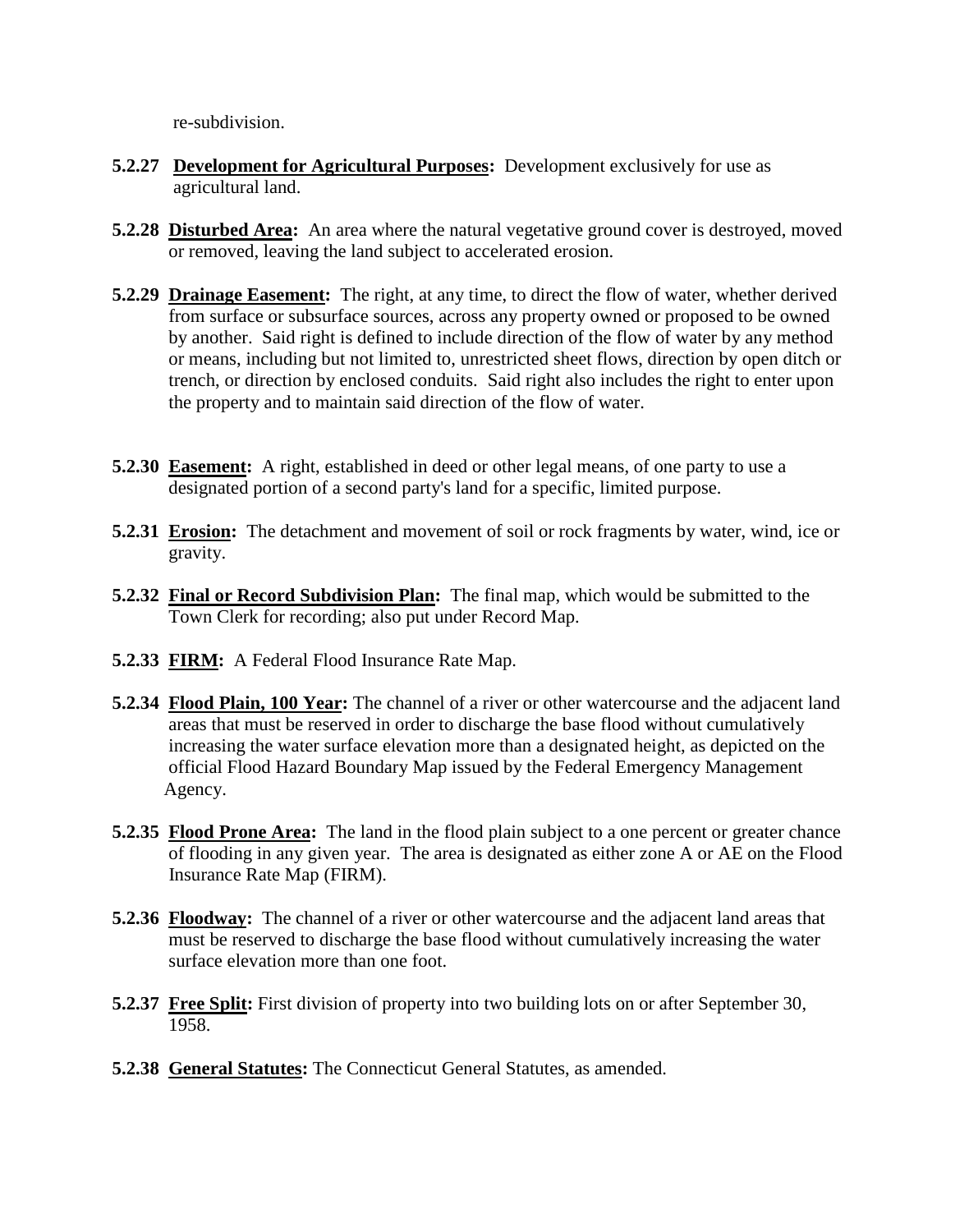- **5.2.39 Grading:** Any excavating, grubbing, filling or any combination thereof, including the land in its excavated or filled condition.
- **5.2.40 Health Officer:** The Health Officer of the Town of New Milford or his designated agent.
- **5.2.41 Homeowner's Association:** See "Owners Association."
- **5.2.42 Improvement:** Any change or alteration to the existing conditions of the subdivision site for the purpose of complying with these regulations, or any approval granted hereunder, or rendering the site more suitable for development and/or habitation. As used in these regulations, improvements include but are not limited to: construction and installation of roadways, paved streets, curbs, gutters, utilities, street signs, monuments, trees, drainage facilities, erosion and sedimentation control measures, buildings, earth filling or removal, seeding and grading.
- **5.2.43 Inland Wetlands Commission:** The New Milford Inland Wetlands and Watercourses Commission, being the agency designated pursuant to the Connecticut General Statutes.
- **5.2.44 Inspection:** The review of construction activities, location, procedures and measures as shown on maps and plans approved under these regulations.
- **5.2.45 Loop Street:** A proposed cul-de-sac, or any extension of an existing cul-de-sac, that curves back to intersect with itself.
- **5.2.46 Lot:** A parcel of land which is either owned separately from any contiguous parcel as evidenced by fee conveyance recorded in the land records of the Town of New Milford, or is a building lot shown on a subdivision map approved by the Planning Commission and filed in the office of the New Milford Town Clerk. A lot may not necessarily be suitable for construction.
- **5.2.47 Lot and Area:** The total horizontal area within the lot lines. In determining compliance with the minimum lot area requirements of these regulations, areas consisting of wetlands, watercourses, natural slopes in excess of 25%, portions of the lot less than 25 feet wide, or the private right-of-way leading to the rear lot shall not be included.
- **5.2.48 Lot, Interior:** See Lot, rear.
- **5.2.49 Lot Line:** The property lines bounding a lot as defined herein.
	- **A. Lot Line, Front:** In the case of a lot abutting upon only one (1) street, the line separating the lot from the street; the case of a corner lot, the Zoning Commission shall, for the purpose of these regulations, have the privilege of electing any street lot line as the "front lot line".
	- **B. Lot Line, Rear:** The lot line which is generally opposite the front lot line; if the rear lot line is less than ten  $(10)$  feet in length, or if the lot comes to a point at the rear, the rear lot line shall be deemed to be a line parallel to the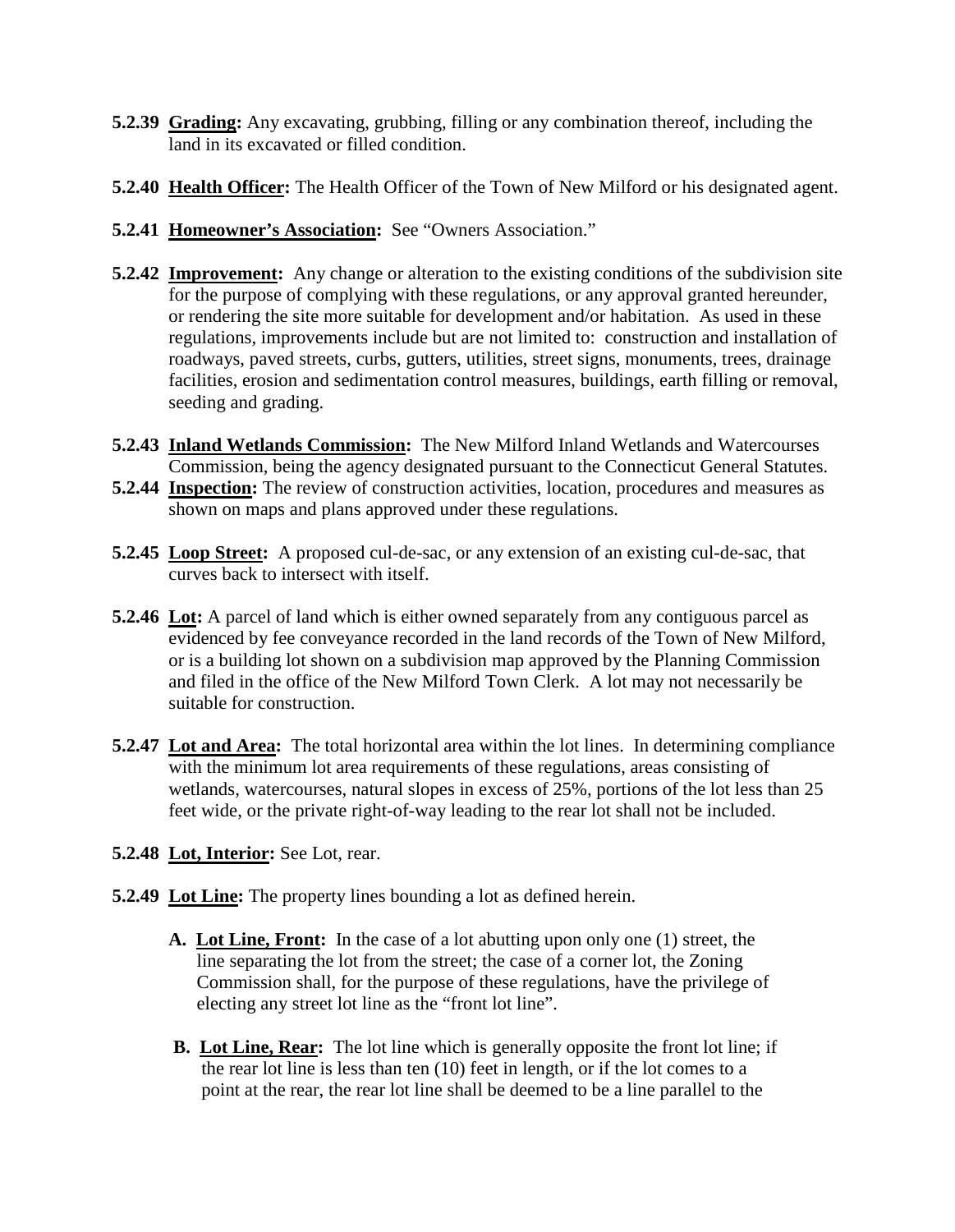front line not less than ten (10) feet long, lying wholly within the lot and farthest from the front lot line.

- **C. Lot Line, Side:** Any lot line which is not a front lot line or a rear lot line, as defined herein.
- **5.2.50 Lot, Rear:** A lot of which the buildable area is located generally to the rear of other lots having frontage on the same street as said lot and having access to the street via a permanent access way no less than twenty (20) feet wide and owned in fee by the same ownership as the interior portion.
- **5.2.51 Maintenance Agreement:** An agreement between property owners sharing a common driveway which stipulates the respective rights and responsibilities of each owner for maintenance and repair of the common driveway and the remedies available to the parties when one or another fails to meet his responsibility
- **5.2.52 MLSS:** Minimum Leaching System Spread, as defined by Connecticut Public Health Code.
- **5.2.53 Open Space:** Land or water that is set aside relatively free of buildings or other physical structures, except for outdoor recreation facilities and which is set aside, dedicated, designated, or reserved for the public, or common use of the subdivision residents. In practice this means that open space does not have streets, drives, parking lots, pipelines or power easements on it. Private spaces such as rear yards and patios, not available for general use are not included.
- **5.2.54 Owner's Association:** A community association that is organized in which individual owners share common interests and responsibilities for costs and upkeep of open space or other facilities such as but not limited to common driveways, parking areas, or drainage.
- **5.2.55 Passive Solar Energy Techniques:** Passive solar energy techniques shall mean the use of (1) house orientation, (2) street and lot layout, (3) vegetation, (4) natural and man made topographical features and (5) the protection of solar access within the subdivision as tools for maximizing solar heat gain, minimizing heat loss and providing thermal storage within a building during the heating season and for minimizing heat gain and providing for natural ventilation during the cooling season.
- **5.2.56 Performance Guarantee:** Any security that may be accepted by the Commission as a guarantee that the improvements required as part of an application for development will be completed satisfactorily. A performance guarantee must be in a form acceptable to the Commission. A letter of credit is not an acceptable form. See "Bond".
- **5.2.57 Plan and Profile:** The drawing(s) depicting respectively the horizontal and vertical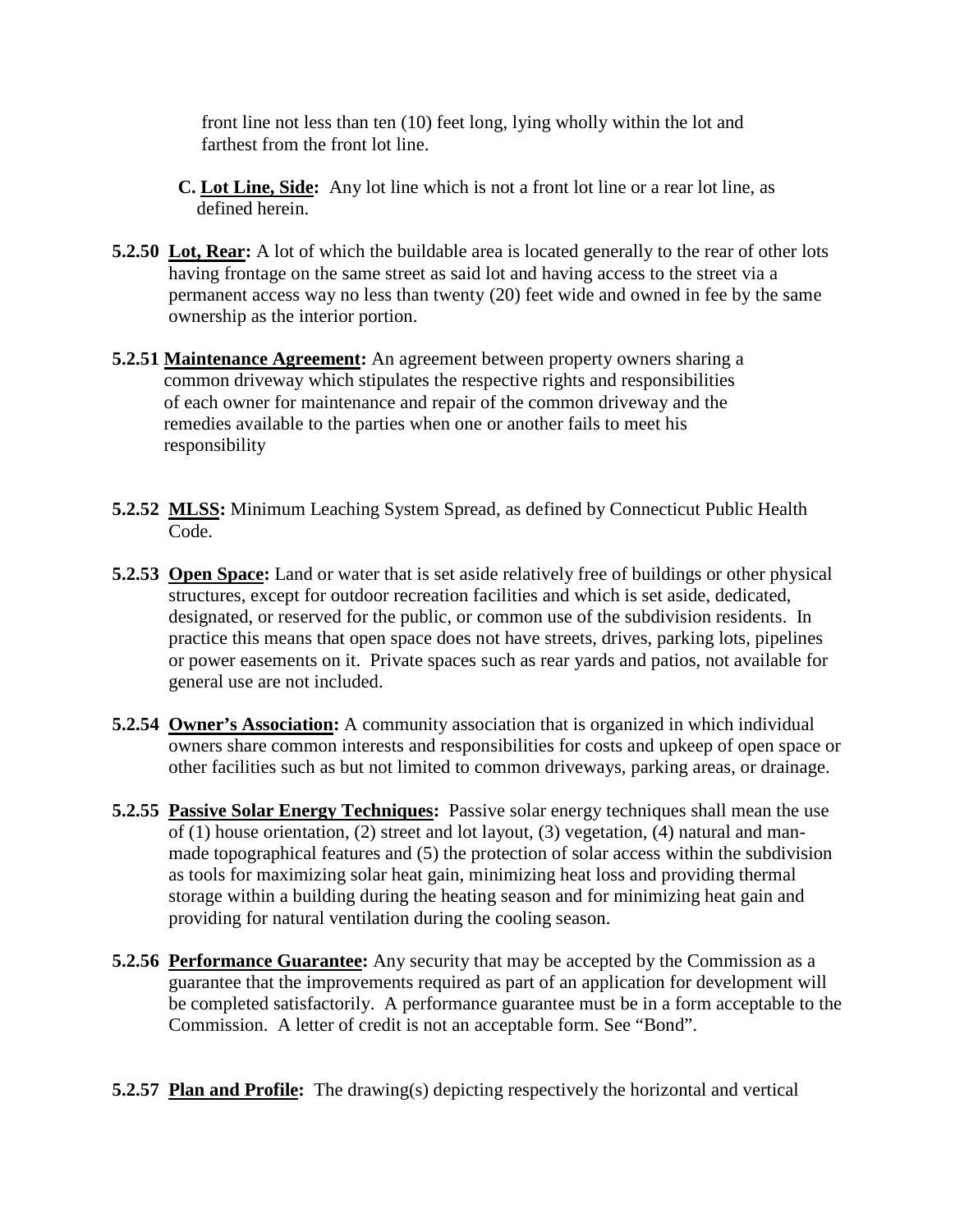design for street construction and drainage, and containing all information required by both these Regulations and the town road ordinance.

- **5.2.58** Reserved for future use.
- **5.2.59 Premises:** Includes land and buildings on a parcel.
- **5.2.60 Print:** A blueprint, photostat, lithoprint; or other copy which reproduces exactly the data on the original drawing(s) from which it is made.
- **5.2.61 Public Water System:** Includes a corporation, company, association, joint stock association, partnership or person, or lessee thereof, owning, maintaining, operating, managing, or controlling any pond, lake reservoir, or distributing plant employed for the purpose of supplying water for general domestic use in any town, city or borough, or portion thereof, within this State.
- **5.2.62 Public Open Space:** An open space area conveyed or otherwise dedicated to a municipality, municipal agency, board of education, state or county agency, or other public body for recreational or conservational uses.
- **5.2.63 Public Sewerage System:** A sewerage system owned by the Town of New Milford and operated by the New Milford Water Pollution Control Authority.
- **5.2.64** Reserved for future use.
- **5.2.65 Re-subdivision:** A change in a map of an approved or recorded subdivision or re subdivision if such change (a) affects any street layout shown on such map, or (b) affects any area reserved thereon for public use, or (c) diminishes the size of any lot shown thereon and creates an additional building lot; if any of the lots shown thereon have been conveyed after the approval or recording of such map.
- **5.2.66 Retention Basin:** A detention basin which prevents the continued flow of water.
- **5.2.67 Revision of Subdivision:** A minor change inside the subdivided area insofar as no street entrance or future public property is changed and no affected part of the land is already sold.
- **5.2.68** Reserved for future use.
- **5.2.69** Reserved for future use.
- **5.2.70 Rural Country Road:** A road identified as such in the New Milford Plan of Conservation and Development, as amended.
- **5.2.71 Sale:** A transfer of the absolute title of land for a price.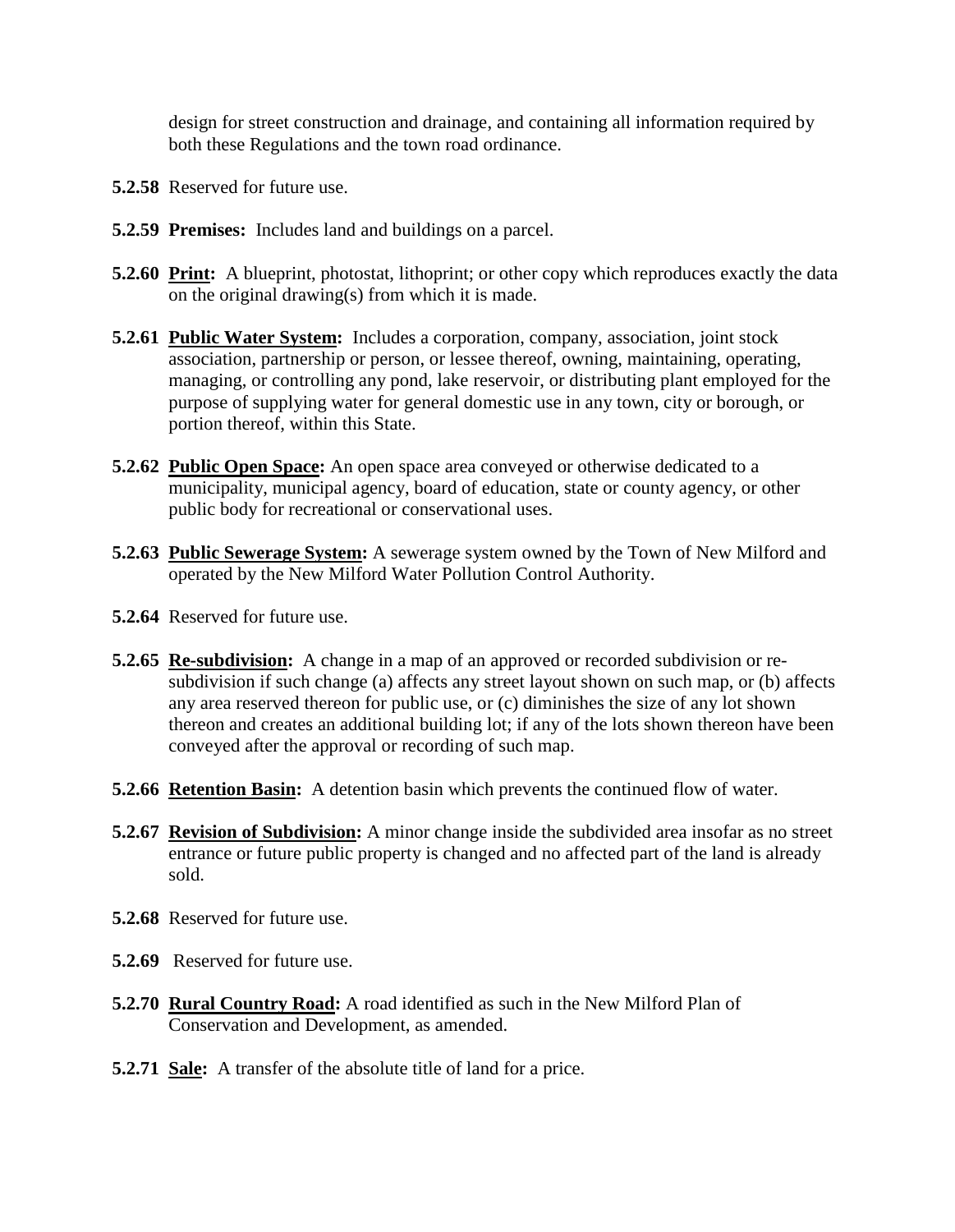- **5.2.72 Scenic Road:** A road designated as such by the Town Council of the Town of New Milford.
- **5.2.73 Section:** Reference to a Section means a Section of these Regulations, unless otherwise specified.
- **5.2.74 Sediment:** Solid material, either mineral or organic, that was in suspension and has been moved, from its site of origin by erosion.
- **5.2.75 Should:** Should implies expectation but not obligation.
- **5.2.76 Septic Tank:** A substantially watertight receptacle which is used for the treatment of sewage and is designed and constructed so as to permit the settling of solids, the digestion of organic matter by detention and the discharge of the liquid portion to a leaching system.
- **5.2.77 Siltation Basin:** An excavation or structure to collect mud, silt, and debris with a controlled outlet; size, shape and location of basin to be determined by the Commission.
- **5.2.78 Soil:** Any unconsolidated mineral or organic material of any origin.
- **5.2.79 Soil Erosion and Sediment Control Plan:** A method that minimizes soil erosion and sedimentation resulting from development and includes, but is not limited to, a map and narrative, also called a Control Plan.
- **5.2.80 Special Erosion Control Area:** That portion of a lot as defined by the Inland Wetlands Regulations of the Town or, as more specifically determined to exist by in-field inspection by a soil scientist, including but not limited to: rivers, streams, brooks, lakes, ponds, freshwater marshes, swamps and bogs.
- **5.2.81 Specimen Tree:** A particularly impressive or unusual example of a species due to its size,

shape, or any other trait that epitomizes the character of the species.

- **5.2.82 Standard Specifications and Details:** The Standard Specifications and Details for construction and materials as set forth in the Town of New Milford Road Ordinance, as amended.
- **5.2.83 State:** The State of Connecticut.
- **5.2.84 Steep Slopes:** Slopes in excess of 25%.
- **5.2.85 Street:** Any private road, existing town or state highway, or any proposed town or state highway shown on a recorded subdivision map duly approved by the Town Planning Commission.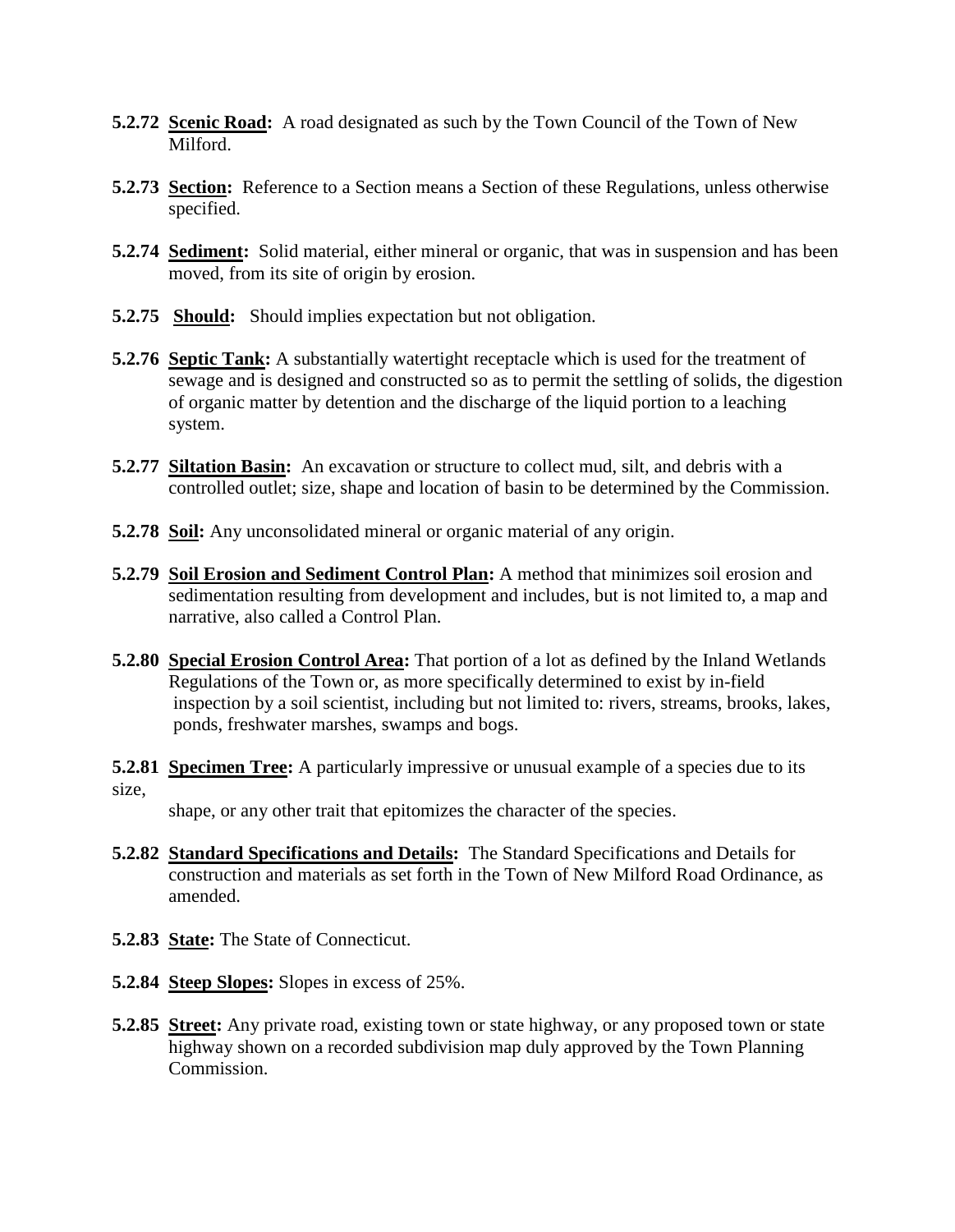- **5.2.86 Street Frontage:** The linear distance between the side lot lines of a lot measured at the street line.
- **5.2.87 Street Line:** That line separating the public right-of-way of a street from adjoining properties.
- **5.2.88 Street Pavement:** The wearing or exposed surface of the roadway used by vehicular traffic.
- **5.2.89 Street Right-of-Way:** The distance between street lines.
- **5.2.90 Subdivider:** The owner of record at the time of filing a subdivision application with the Commission.
- **5.2.91 Subdivision:** The division of a tract or parcel of land into three or more parts or lots for the purpose, whether immediate or future, of sale or building development, expressly excluding the development for municipal, conservation, or agricultural purposes, and includes re-subdivisions, pursuant to Chapter 126, Section 8-18 of the General Statutes.
- **5.2.92 Swale:** An open ditch, depression or low area of land, either natural or man-made, normally used for drainage purposes.
- **5.2.93** Reserved for future use.
- **5.2.94 Town:** The Town of New Milford, County of Litchfield, Connecticut.
- **5.2.95 Plan of Conservation and Development:** A plan for guiding the development of the Town and which has been adopted by the Planning Commission, in accordance with the General Statutes.
- **5.2.96 Traveled Width:** The width of the street pavement or graveled surface.
- **5.2.97 U.S.G.S.:** The United States Geological Survey.
- **5.2.98 Watercourses:** As defined by State Statutes and/or Inland Wetlands and Watercourses Commission.
- **5.2.99 Wetlands:** As defined by State Statutes and/or Inland Wetlands and Watercourses Commission.
- **5.2.100 Wetlands Commission:** The New Milford Inland Wetlands Commission.
- **5.2.101 Work:** Physical improvements required by the approved plan, other than the staking out of lots, and includes but is not limited to the construction of streets, storm drainage facilities and water and sewer lines, the setting aside of open space and recreation areas,